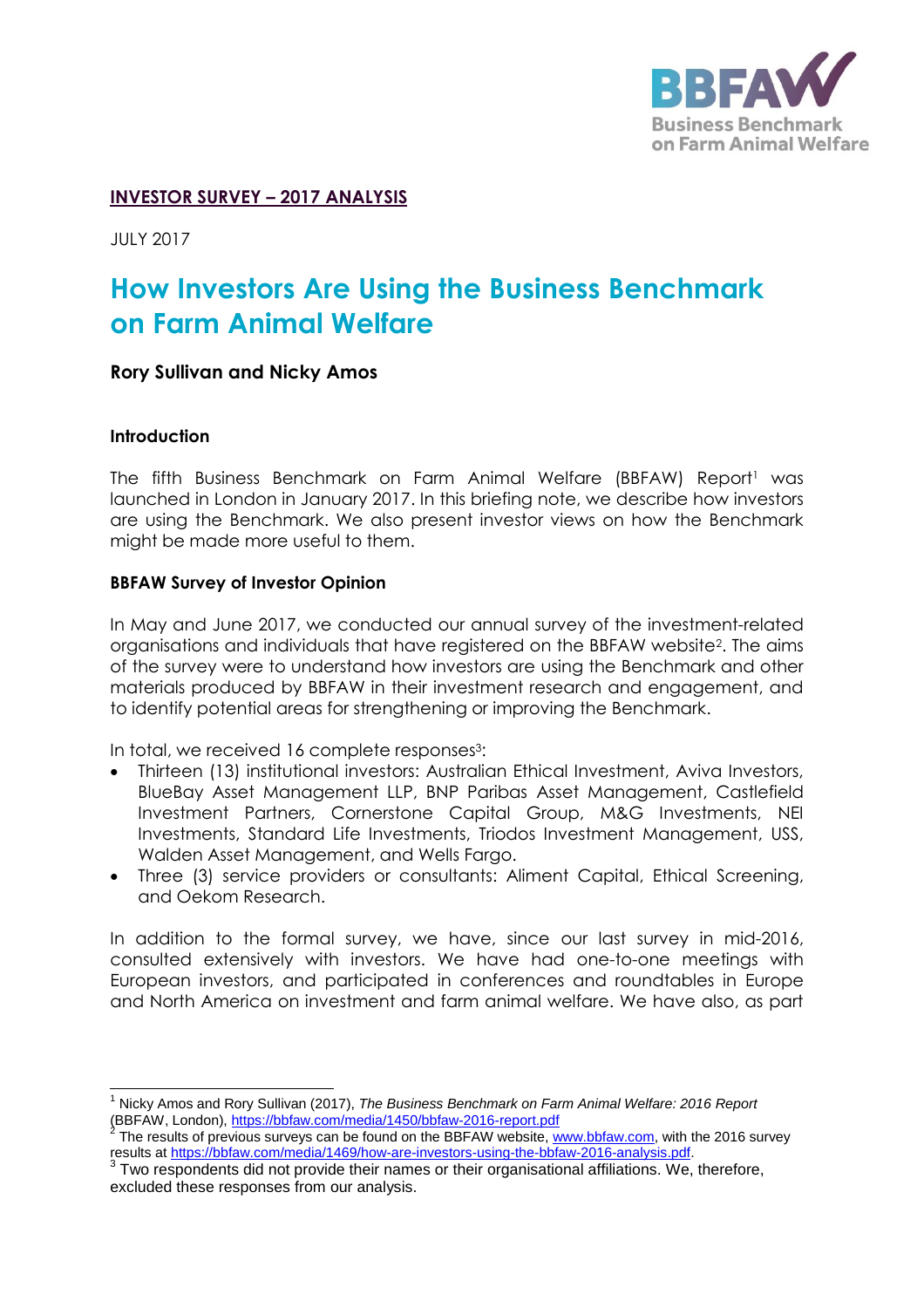<span id="page-1-0"></span>

of the BBFAW-led investor collaboration on farm animal welfare<sup>4</sup> , had extensive discussions with participating investors about how they use the Benchmark.

We acknowledge that there is likely to be some bias in our conclusions, given that much of our engagement is with individuals and organisations that are familiar with BBFAW and/or are interested in farm animal welfare as an investment or as an ethical issue. Therefore, the following findings are best seen as providing a general picture of current activity rather than a comprehensive assessment.

## **Key Findings**

Our survey and discussions with investors suggest that investors are not only considering farm animal welfare in their investment research and decision-making but are increasingly likely to engage with companies to encourage them to better manage the issue of farm animal welfare. This is most obviously seen in the number of investors – currently 19 asset owners and asset managers representing £1.5 trillion in assets under management – supporting the BBFAW investor collaboration on farm animal welfare<sup>5</sup> .

## **Using the Benchmark in Investment Analysis and Decision Making**

The Benchmark and the associated briefings and company notes are used to:

- Assess the business risks and opportunities of farm animal welfare for individual companies and for the food sector as a whole.
- Provide insights into companies' quality of management of farm animal welfare.
- Provide insights into companies' wider quality of management, including supply chain management. That is, these investors use practice and performance on farm animal welfare to test or interrogate companies' risk identification and management processes. One survey respondent explained that each company's BBFAW score is systematically integrated in its yearly assessment of the ESG (environmental, social, aovernance) performance of the company. Another noted that "When analysing businesses from an ESG point of view we feel that evidence of robust animal welfare policies are indicative of the quality of a business".
- Assess the suitability of companies for inclusion in screened (ethical) funds.
- Identify potential investment opportunities in the food sector.
- Build internal knowledge on specific farm animal welfare issues, and on risks and trends in the food and farming industry more generally. For example,

 $\overline{a}$ 

<sup>4</sup> [https://bbfaw.com/news-and-events/press-release/continuing-investor-support-for-global-](https://bbfaw.com/news-and-events/press-release/continuing-investor-support-for-global-collaboration-on-farm-animal-welfare)

[collaboration-on-farm-animal-welfare/](https://bbfaw.com/news-and-events/press-release/continuing-investor-support-for-global-collaboration-on-farm-animal-welfare) At the time of writing (June 2017), 19 institutional investors representing £1.5 trillion in assets under management are participating in the collaboration. These are: Actiam, Australian Ethical, Aviva, BNP Paribas, BMO Global Asset Management, Castlefield, the Central Finance Board of the Methodist Church, Coller Capital, EdenTree Investment Management, Epworth Investment Management, NEI, Rathbone Greenbank Investments, Robeco, Schroders, Sonen Capital, The Sustainability Group, Trillium Asset Management, Triodos Bank and Walden Asset Management 5 See Note [4.](#page-1-0)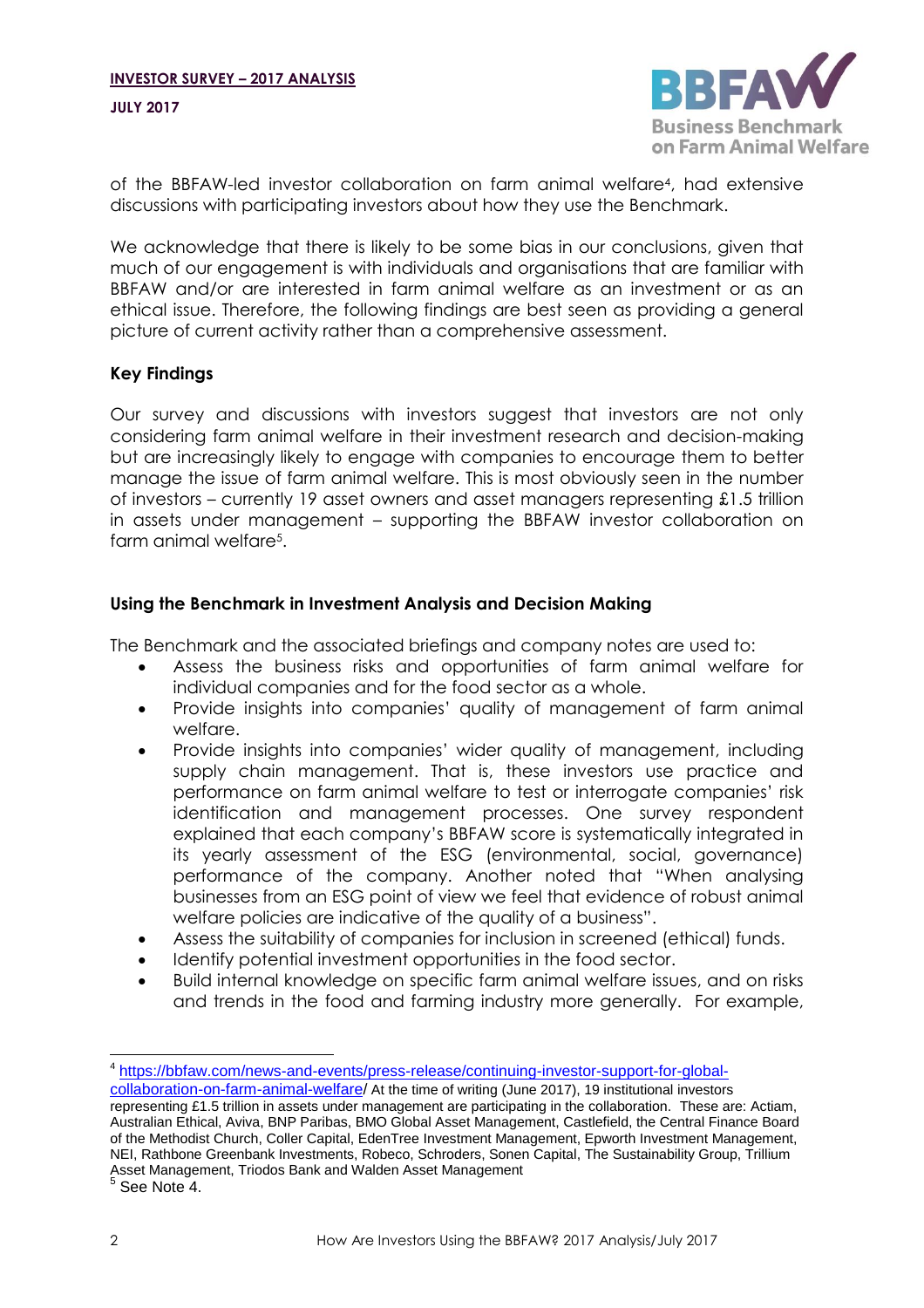**JULY 2017**



some of the survey respondents stated that they share the annual Benchmark results with their investment teams.

A number of the survey respondents commented that their ability to integrate the Benchmark results into their investment portfolios is constrained by the fact that the Benchmark does not cover all of the companies in their particular investment universe. They explained that to fill these gaps would either require them to develop a set of questions and metrics that would be practicable for them to apply in their research or, alternatively, ESG research providers to add those data points to their reports.

## **Using the Benchmark for Engagement**

The Benchmark has been used to:

- Prioritise companies for engagement. Investors have used the Benchmark both to identify laggards (i.e. poor performers) and leaders (to understand what has enabled these companies to become leaders). One survey respondent described its engagement as follows: "The Benchmark forms part of our pre-engagement research with companies. Depending on their score in the Benchmark and our own research, it helps us ask specific questions on areas of concern highlighted by the Benchmark. We will also highlight to companies if they do very well in the Benchmark".
- Inform investors' engagement with companies, whether on the specific subject of farm animal welfare or as part of wider discussions on sustainability strategy and governance. In 2015, BBFAW produced a short guide on how investors could use the Benchmark in their engagement with companies $\lq\lq$ .
- <span id="page-2-0"></span> Underpin the BBFAW-led global investor collaboration on farm animal welfare<sup>7</sup> . This involves writing to all companies covered by the Benchmark, commending those with good performance or that have improved significantly, and encouraging the poorer performers to improve their performance.
- Guide company action on farm animal welfare, e.g. at the level of the individual farm.
- Inform questions at company AGMs. For example, some respondents explained that farm animal welfare or performance in the Benchmark is one of the factors considered when integrating environmental and social considerations in their AGM proxy voting decisions.

It is interesting to note that a number of respondents to the survey publish their policies on farm animal welfare, their support for the Benchmark and their involvement in the BBFAW-led collaboration. They commented that, by making their support explicit and publicly available, they expect to contribute to wider company and investor awareness of the relevance of farm animal welfare.

 $\overline{a}$ <sup>6</sup> Rory Sullivan, Nicky Amos and Abigail Herron (2015), *Engagement on Farm Animal Welfare: A User's Guide. Investor Briefing No. 19* (BBFAW, London)[. http://www.bbfaw.com/wp-content/uploads/2015/05/Investor-](http://www.bbfaw.com/wp-content/uploads/2015/05/Investor-Briefing-No-19-Engagement-on-Farm-Animal-Welfare-A-Users-Guide.pdf)[Briefing-No-19-Engagement-on-Farm-Animal-Welfare-A-Users-Guide.pdf](http://www.bbfaw.com/wp-content/uploads/2015/05/Investor-Briefing-No-19-Engagement-on-Farm-Animal-Welfare-A-Users-Guide.pdf) Note [4.](#page-1-0)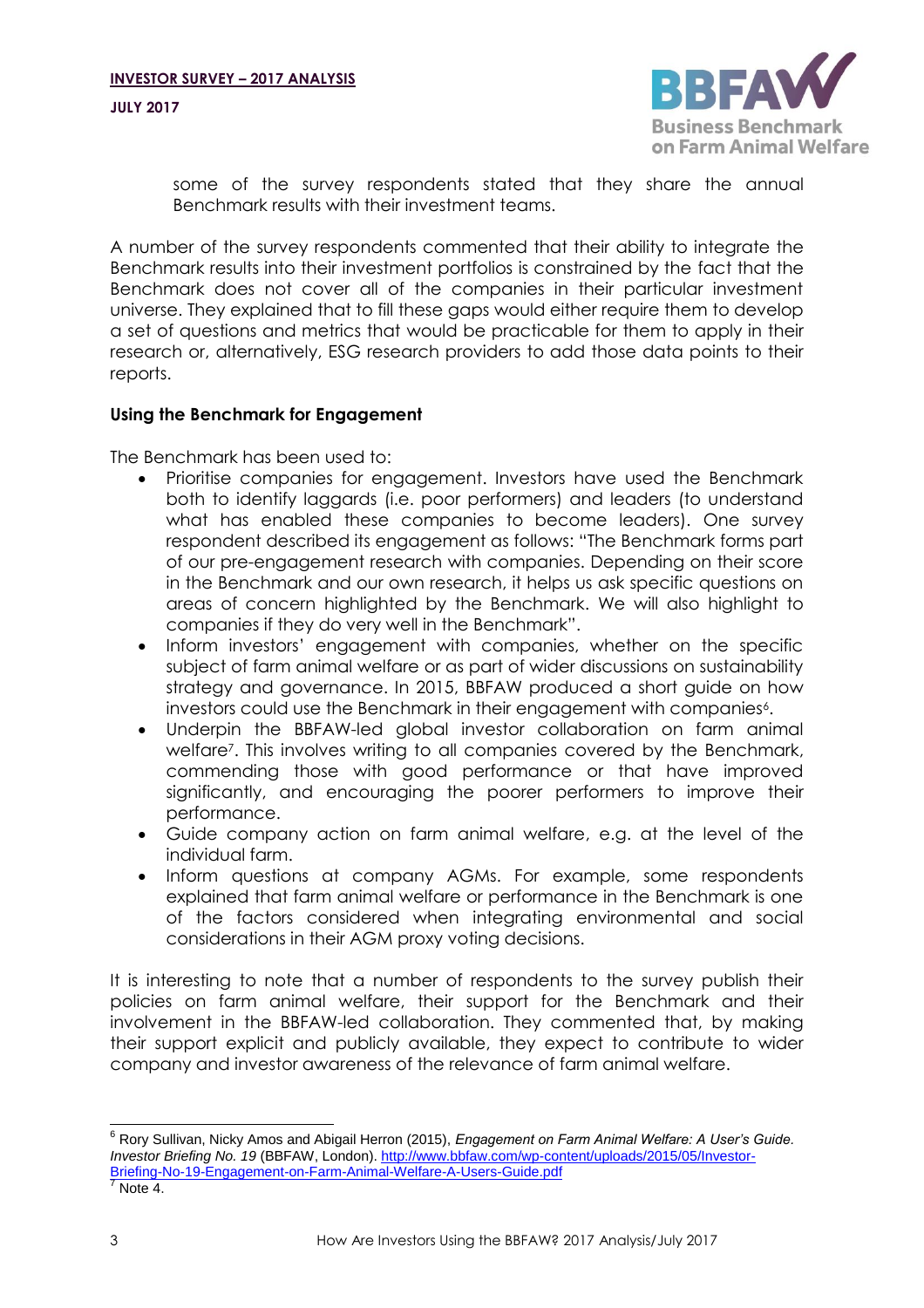

#### **Case-study: Standard Life Investments - Animal Welfare and Intensive Farming<sup>8</sup>**

"Animal welfare remains a concern for investors in our ethical funds. In the 2016 Ethical Survey, it ranked above adult entertainment and gambling in terms of importance. The intensive farming industry has received a great deal of criticism and media attention for the routine use of antibiotics, as well as links to antimicrobial resistance, which the World Health Organisation has labelled a global threat to human health. Consumer concerns have been further fuelled by a number of high-profile food scares, such as the 2013 horsemeat scandal.

Besides reputational risks, intensive farming faces a higher likelihood of disease outbreak than free-range farming, and relies on feed inputs with volatile pricing and sourcing concerns, such as the Thai shrimp industry. Regulation on water pollution, methane emissions and antibiotics use is another key risk. For example, companies could face high costs when converting from intensive farming to free range models, and potential fines and litigation if they do not comply with regulation…

Our ethical funds are committed to avoiding investment in companies with significant exposure to activities which may lead to poor animal husbandry (such as intensive or factory farming). This is where there is evidence of poor practices or where companies do not respect the five freedoms (freedom from hunger and thirst; discomfort; pain, injury and disease; fear and distress; and freedom to behave normally). However, many screening providers lack the appropriate data points to screen companies for intensive farming, making the implementation of the policy challenging.

To overcome this challenge, our Responsible Investment function uses different sources of information. A key source is the Business Benchmark for Farm Animal Welfare (BBFAW), which ranks companies in the food industry, including restaurants, food retailers and producers. It aims to provide information for stakeholders and improve company disclosure and performance. Companies are assessed against criteria that includes management commitment and policy, governance, leadership and innovation, and reporting.

During the year, we engaged with the BBFAW on numerous occasions. This included our response to the annual investor survey, the results of which can be found on the BBFAW website. Standard Life Investments signed an investor statement on farm animal welfare and committed to contribute to the development of the BBFAW and take into account its findings in our investment process."

 8 [http://www.standardlifeinvestments.com/Ethical\\_Funds\\_Annual\\_Review/getLatest.pdf](http://www.standardlifeinvestments.com/Ethical_Funds_Annual_Review/getLatest.pdf)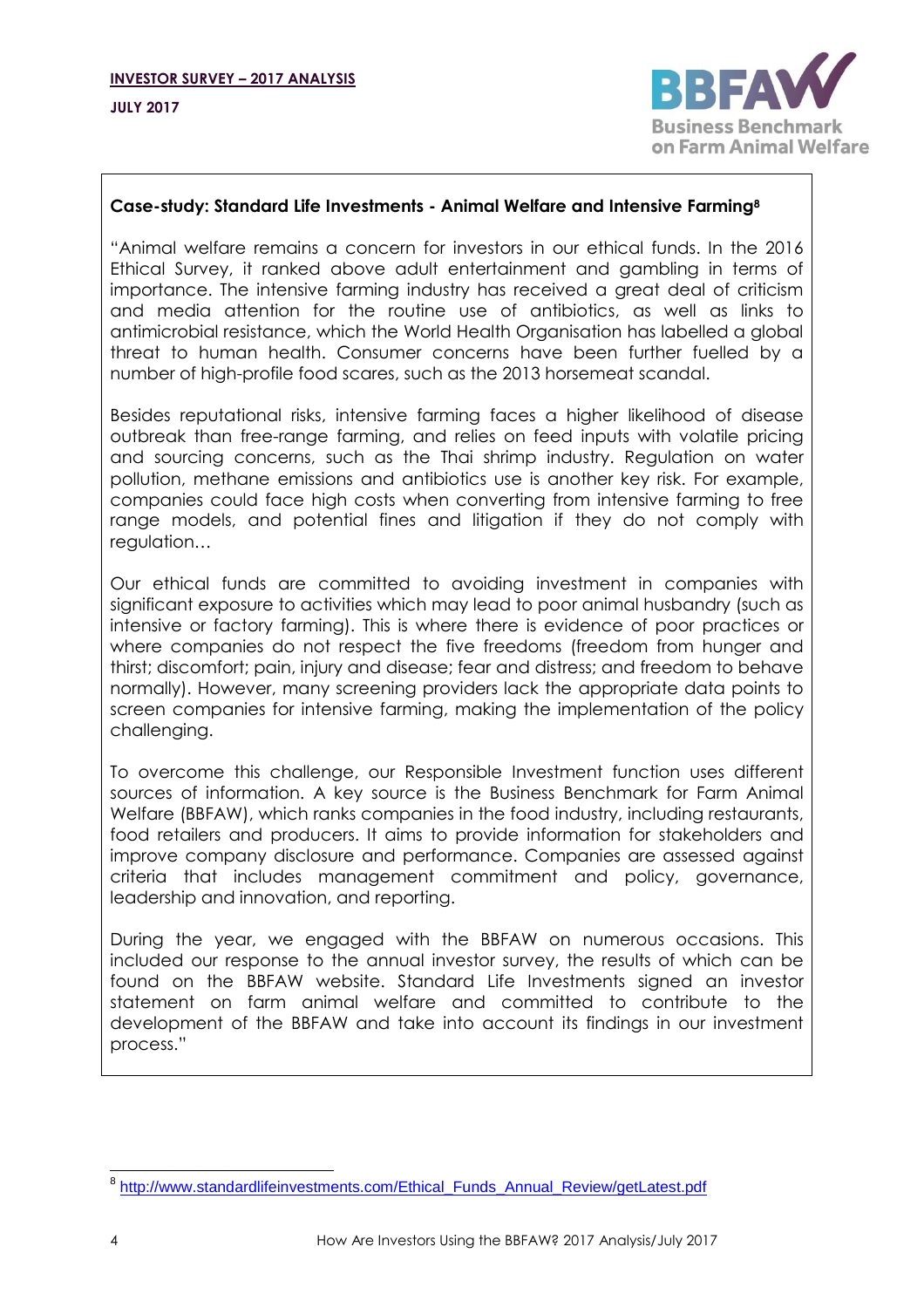**JULY 2017**



#### **Using the Benchmark to Engage Clients and Stakeholders**

An increasing number of investors are discussing the Benchmark in the updates and reports they provide to clients. Increasingly, this is not confined to clients with a particular interest in farm animal welfare (and related issues around the food industry). Investors are starting to integrate farm animal welfare into their wider client and market communications, as illustrated in many of the examples and cases presented in this report.

Others distribute the information more widely. For example, investors have used the Benchmark and/or their involvement with BBFAW initiatives such as the Global Investor Statement on Farm Animal Welfare or the BBFAW-led investor collaboration in pitches and in their communications with NGOs and other civil society organisations to demonstrate how they consider animal welfare in their investment practices and processes.

#### **Case-study: Australian Ethical's Advocacy Fund – June Quarter 2016<sup>9</sup>**

"Advocacy Commentary

Responsible agriculture:

The choices we make about food shape our future. If current dietary and agricultural trends continue, we face worsening climate, health, animal welfare and ecological crises. Alternatively, switching to Mediterranean, fish-based or vegetarian diets will reverse or vastly reduce these harms.

Given the importance of sustainable food production, we were the first Australian investor to join international investors promoting ethical agriculture using tools like the Business Benchmark on Farm Animal Welfare (BBFAW) and the Farm Animal Investment Risk & Return (FAIRR) initiative.

BBFAW scores global food producers and supermarkets (including Woolworths and Coles) on their treatment of farm animals. This gives us a point of leverage to encourage poor performers to improve.

FAIRR has launched a campaign targeting over-use of antibiotics in agriculture, which we are supporting. Indiscriminate antibiotic use is concerning for many reasons: the way it facilitates overcrowding of farm animals; the harm to animals when used to promote growth rates; and the encouragement of antibiotic resistant super-bugs.

We draw on research by BBFAW, FAIRR, and others in our ongoing assessment of salmon farming company Tassal (which is the only animal agriculture company we currently invest in). Tassal has developed a 'zero harm fish welfare program'

 9 [https://www.australianethical.com.au/wp-content/uploads/2015/06/Advocacy-Fund-June-Quarter-](https://www.australianethical.com.au/wp-content/uploads/2015/06/Advocacy-Fund-June-Quarter-2016.pdf)[2016.pdf](https://www.australianethical.com.au/wp-content/uploads/2015/06/Advocacy-Fund-June-Quarter-2016.pdf)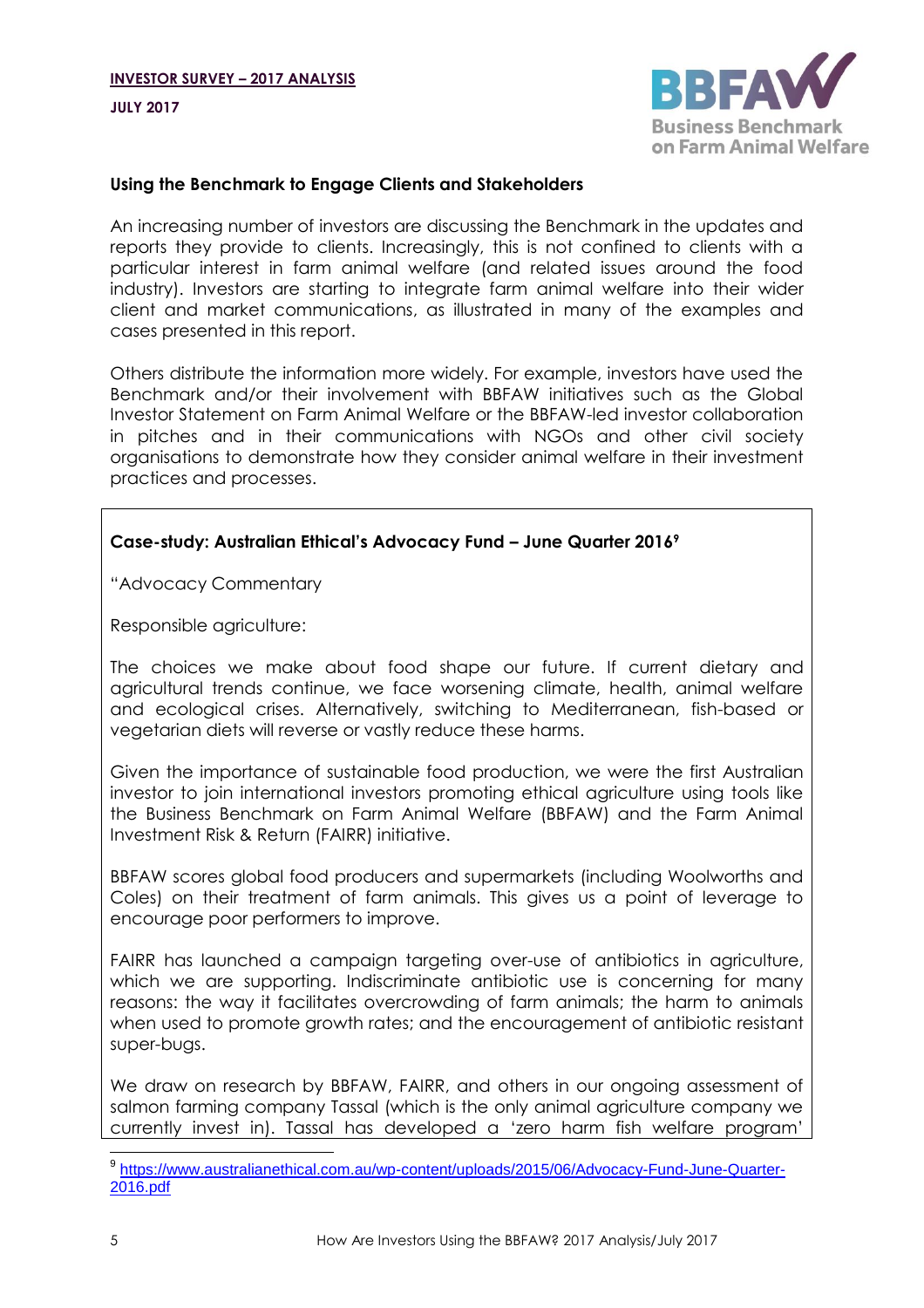

developed in line with RSPCA's salmon welfare standards. Tassal also strictly limits and discloses all antibiotic use in its operations, and has worked with the World Wildlife Fund to achieve the highest global standard of responsibly produced seafood from the Aquaculture Stewardship Council for all their sites."

## **Case-study: NEI's Reporting on Farm Animal Welfare**

NEI regularly mentions the Benchmark on several occasions in its reporting to its end clients (Canadian retail investors)<sup>10</sup> . It has drawn attention to the Benchmark among its Canadian investment peers, through the RIA listserv and through mentioning the Benchmark in various Canadian media interviews on animal welfare.

In 2016, NEI featured the Benchmark in its *Farm to Fork* report outlining its interest in food-related investment risk<sup>11</sup>. It stated: "NEI is working with other investors through the Business Benchmark on Farm Animal Welfare (BBFAW) to engage companies on farm animal welfare issues. BBFAW ranks global food companies, including restaurants, retailers, food manufacturers and agricultural companies, on disclosure of animal welfare practices. The goal of the benchmark is to improve farm animal welfare management and reporting and drive improvements in practices and performance. In May 2016, NEI was one of the founding signatories to the Investor Statement on Farm Animal Welfare, which recognizes farm animal welfare as a potentially material risk to long-term investment value."

NEI also mentioned the Benchmark in its submission<sup>12</sup> on the Canadian Federal Sustainable Development Strategy, noting: "In the longer term, we encourage the Federal Government to consider the topic of animal welfare as a further aspect of agricultural sustainability. The investment community is paying increasing attention to risks and opportunities relating to the treatment of farm animals, as evidenced by the Business Benchmark on Farm Animal Welfare, which is supported by investment institutions representing some UK£1.2 trillion in AUM, including NEI. The Federal Government can play an important role in standard setting in this area, which we believe will become an increasingly important factor for access to markets. In this context, we have taken note of the Federal Government's support for the multistakeholder National Farm Animal Care Council (NFACC) process for Codes of Practice on the care and handling of farm animals across Canada."

<sup>11</sup> <https://www.neiinvestments.com/documents/Research/Farm%20to%20Fork.pdf><br><sup>12</sup>

[https://www.neiinvestments.com/documents/PublicPolicyAndStandards/2016/Environment%20and%](https://www.neiinvestments.com/documents/PublicPolicyAndStandards/2016/Environment%20and%20Climate%20Change%20Canada%20-%20Federal%20Sustainable%20Development%20Strategy%202016-19.pdf) [20Climate%20Change%20Canada%20-](https://www.neiinvestments.com/documents/PublicPolicyAndStandards/2016/Environment%20and%20Climate%20Change%20Canada%20-%20Federal%20Sustainable%20Development%20Strategy%202016-19.pdf) [%20Federal%20Sustainable%20Development%20Strategy%202016-19.pdf](https://www.neiinvestments.com/documents/PublicPolicyAndStandards/2016/Environment%20and%20Climate%20Change%20Canada%20-%20Federal%20Sustainable%20Development%20Strategy%202016-19.pdf)

 <sup>10</sup> [https://www.neiinvestments.com/pages/about-nei/about-ethicalfunds/esg](https://www.neiinvestments.com/pages/about-nei/about-ethicalfunds/esg-difference/corporate-engagements/)[difference/corporate-engagements/](https://www.neiinvestments.com/pages/about-nei/about-ethicalfunds/esg-difference/corporate-engagements/)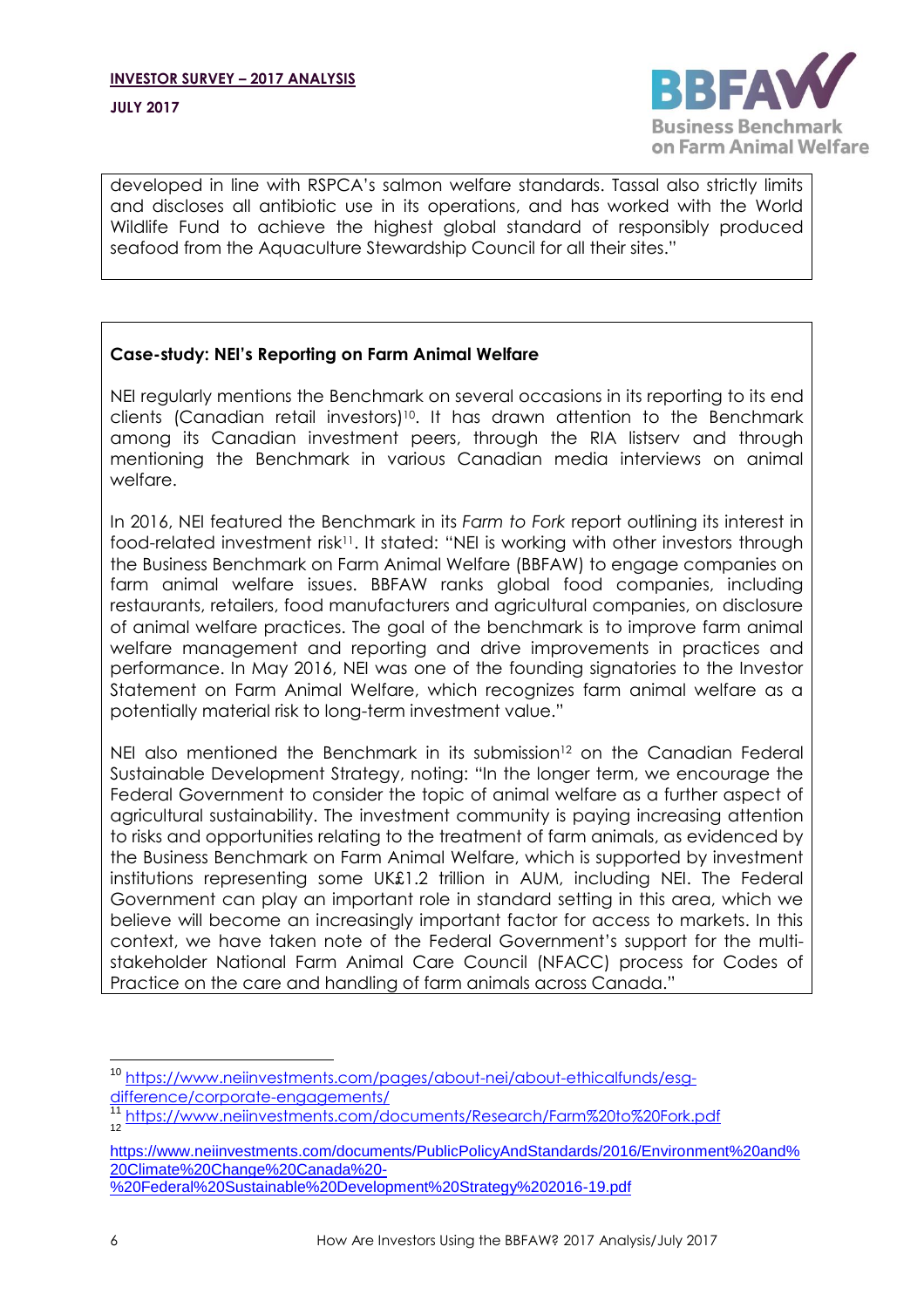**JULY 2017**



### **The Future**

Many of the investors that we have spoken with have indicated that they expect to pay greater attention to farm animal welfare over time. In the short to medium term, this is likely to focus on better understanding the investment risks and opportunities associated with farm animal welfare, and on engagement (individual and collective) with companies to encourage them to better manage the risks and opportunities associated with farm animal welfare.

We are, however, very aware that many investors have yet to take significant account of farm animal welfare in their investment processes or in their engagement with companies. There is much to be done to demonstrate that farm animal welfare is not just an 'ethical' issue but rather a mainstream investment issue. Furthermore, asset owners (and their beneficiaries) need to increase the demand for their asset managers to pay attention to farm animal welfare.

## **Suggestions for Strengthening the Benchmark**

Much of the feedback from investors about the Benchmark was extremely positive and supportive. This reflects a variety of factors: the Benchmark is now in its sixth year and investors are now familiar with its methodology and results; the universe of companies has increased, increasing the usefulness of the Benchmark to portfolio investors; we have made changes in response to suggestions from investors, including changing the structure and content of the main Benchmark report, producing two-page company summary documents setting out each company's strengths, weaknesses and areas for improvement, and producing a short guide on how investors might use the Benchmark in their company engagement<sup>13</sup>.

We did receive a number of comments on how the Benchmark might be strengthened or might evolve over time. Two themes dominated these comments:

- The number of companies covered by the Benchmark.
- The geographic and industry sector scope of companies covered by the Benchmark.

Many of the survey respondents stated that the coverage of the Benchmark remains – despite increasing the company score from 67 in 2012 to 99 in 2016 – relatively narrow. That is, it does not cover all the companies in relevant benchmarks or company universes, and this gap is not being filled by ESG research providers or other organisations.

*BBFAW Comment: We recognise that broadening the coverage of the Benchmark is important to investors. We intend to address this in two ways. First, we are in discussions with the Benchmark partners about how we can increase the universe of companies to around 250 companies, which would enable the Benchmark to cover all of the major retailers, producers and restaurants and bars globally. Second, we will, in 2017 and 2018, engage* 

  $13$  Sullivan, Amos and Herron (2015) (Not[e 6\)](#page-2-0).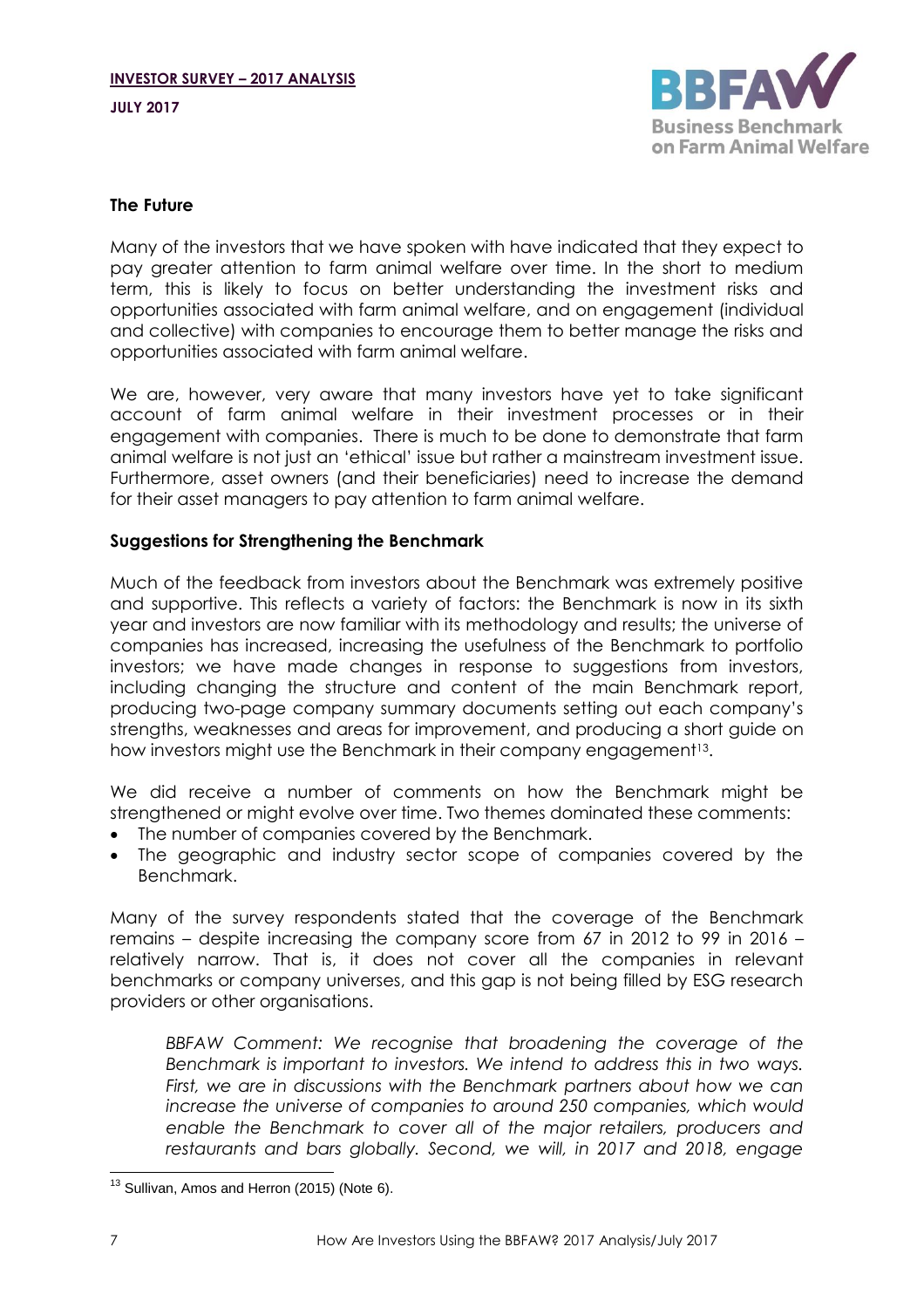

*with ESG research providers to encourage them to strengthen their focus on farm animal welfare and to provide coverage across the key large cap investment indices and markets.*

A number of survey respondents asked about the potential for extending the Benchmark to cover other geographic regions, smaller companies, and other foodrelated activities (e.g. pet food).

BBFAW Comment: Each year, we consult with investors and other *stakeholders on the scope of the Benchmark (including geography, subsector and specific companies). The current universe of companies reflects that feedback. As we expand the universe of companies covered by the Benchmark, we expect that we will progressively meet the requests being made to extend the Benchmark. In the short-term, however, we expect that we will continue to focus on three sub-sectors (retailers, restaurants and bars, and food producers) and progressively add companies from Latin America and Asia. Our focus on larger companies is expected to be maintained.*

Investors have asked us to provide more information on the business case for farm animal welfare.

*BBFAW Comment: This is an ongoing priority for us. We have produced several briefings on elements of the business case (e.g. on the scale of consumer demand for higher welfare products). We have also encouraged the sell-side to produce research on the investment case for farm animal welfare. For example, following the launch of the 2016 BBFAW report, Morgan Stanley published a report, Animal Welfare: Proxy for Supply Chain Governance?, discussing the relationship between company scores in the Benchmark and their wider quality of management.*

## **Concluding Comments**

We are encouraged by the feedback we have received. We are pleased that the robustness and credibility of the Benchmark is recognised by investors and that more investors are using the Benchmark in their investment research and decisionmaking and in their engagement with companies. We do, however, acknowledge that farm animal welfare remains a relatively immature investment issue and that we have a long way to go, even among those investors that are aware of and supportive of our work.

The investor survey has been hugely valuable and we are grateful to all the organisations that have taken the time to provide us with such useful feedback. The survey respondents have provided important insights into how the Benchmark is being used by investors, and into how the Benchmark might be made more useful to investors. We intend to repeat the survey again in 2018 following the publication of the sixth Benchmark report.